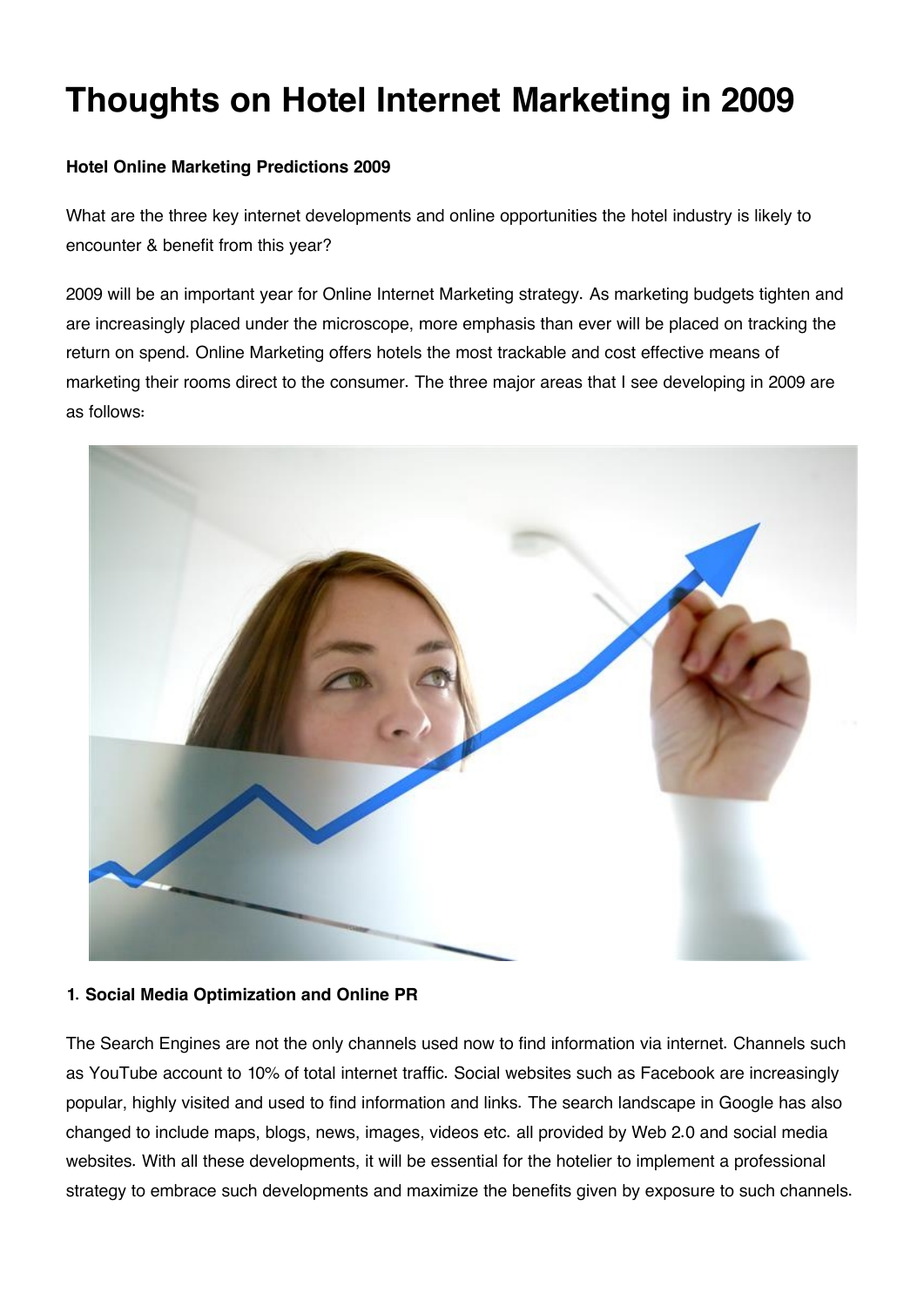### **2. International Approach to Paid Search**

Many hotels are now successfully running Paid Search campaigns but are ignoring a huge potential market. Running campaigns internationally does not only mean checking a box to show ads across the globe. To attract visitors and tourists from other countries requires a specific strategy and game plan. Once you have outlined your likely feeder markets, research needs to be conducted to ascertain which keywords they will use to find your type of hotels. Also, Translated landing pages and keyword creative's need to be produced and of course, if possible the hotel booking engine should feature the appropriate languages to encourage conversion. Making the effort to reach travelers in their own language can seriously improve conversion of paid search campaigns and attract a whole new market to your hotel. Most importantly increase hotel occupancy using a direct, cost effective and measurable channel.

## **3. Search Engine Optimization & Geo Search**

One of the most cost effective methods of driving traffic and reservations online is a robust and effective SEO strategy. There is no charge per click, once an initial investment has been made, the sky is the limit for the benefits achieved through SEO. It's wise to work with a company that knows the marketplace and will support, edit and amend keywords and strategy through the year for optimal impact and quality traffic. As with Paid Search, it's also important to consider a multilingual strategy for SEO not only considering language nuances but also the variety of Search Engines used to find information. Integral to a successful SEO strategy would be a consideration of the Geo Search, i.e. the increased usage of mapping tools to locate businesses. Hotels need to make sure that they are registered as a minimum with Google local and Google maps and all of the correct information is present within their listing. Hotels that have successfully optimized a map listing were able to jump to top position in Google for broad keywords like "Hotel in [Insert City]".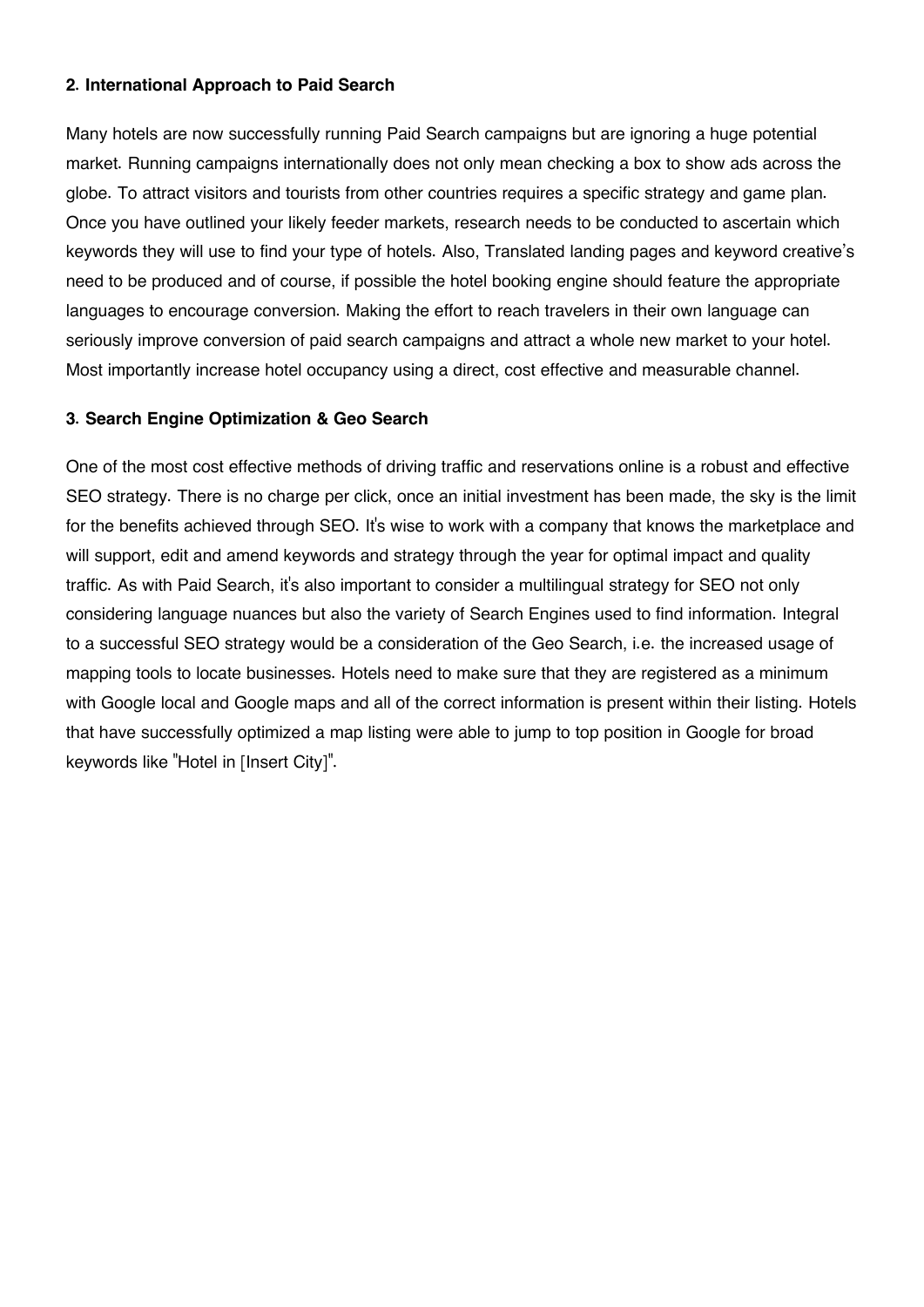

## **Leveraging Technology to Bear the Recession**

What are the top three tips to hotels hoping to leverage Internet tech to beat the recession?

# **1. Current and Optimized Web**

Make sure that Hotel Websites are current and optimized for conversion. This involves making sure that your Hotel website is based on a CMS system that allows internal staff to update the website content, news, offers and images with ease. The visitor should arrive at the website and find reassurance immediately that they have arrived at the right place. Information such as prices, photos, offers, room types and booking should be easy to navigate to and above the page fold. It's important to keep the website current and create offers that will attract users convert online. Also of high importance is the ability to offer visitors a "Best Price Guarantee". When users arrive at your website, they should know that they don't need to go anywhere else to shop for prices. Most users will prefer to book direct with hotels when assured that they are getting the best deal. Higher conversion generally leads to higher ROI and happier website owners!

## **2. SEO**

Work with a professional company to optimize your website for increased performance within the Search Engines. This is a cost effective means of driving increased traffic to you website. A good SEO company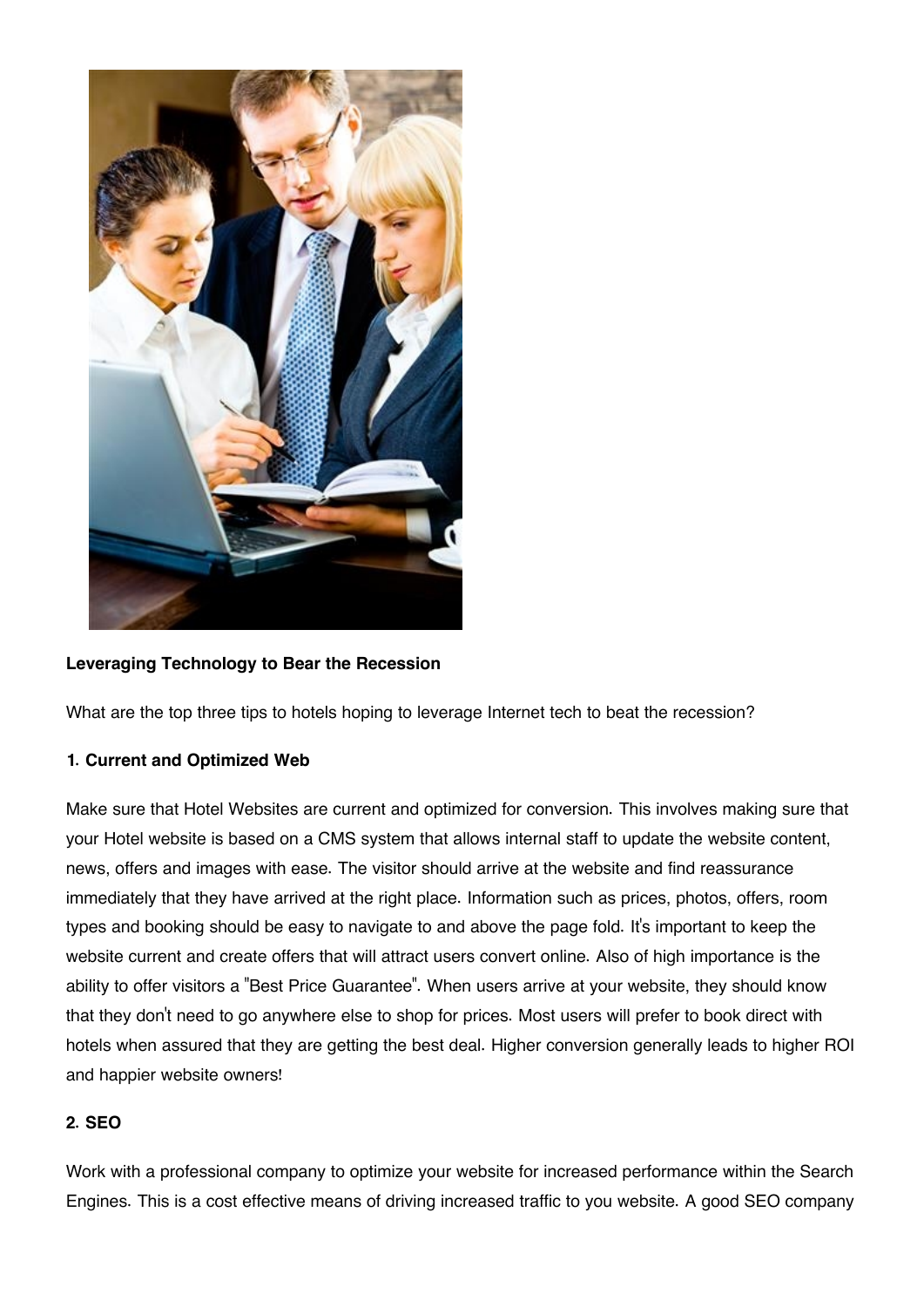will work with you to make sure that a professional and effective revenue driving strategy is in place and you are getting good return for your initial outlay. Regular reporting and campaign analysis should be conducted to achieve optimal performance and benefit tracking both ranking and more importantly traffic gained from the Search Engines. Don't ignore the opportunity to create individual SEO strategies for countries that could potentially produce a good stream of bookings to your hotel. Working with a company that has experience performing SEO across countries and continents can be of great benefit when expanding your Search Engine reach.



### **3. Use the Data from Web Analytics**

Whatever web analytics package you are using, make sure it is set-up correctly to record numerous conversion metrics. Regularly review and more importantly act on the data and information that you receive from the reports to increase conversion, quality traffic and customer experience. Doing this will increase the effectiveness of your website to maximize the potential for conversion that each visitor to the website has. Learn to understand what the reports mean for you and your hotel and what actions should be taken as a result of the information gleamed. Using such data can also allow you to evaluate the success of various internet marketing efforts that you are carrying out. Proactive analysis and action based on your web analytics can offer a real edge over your competitors.

Date: 2009-03-30